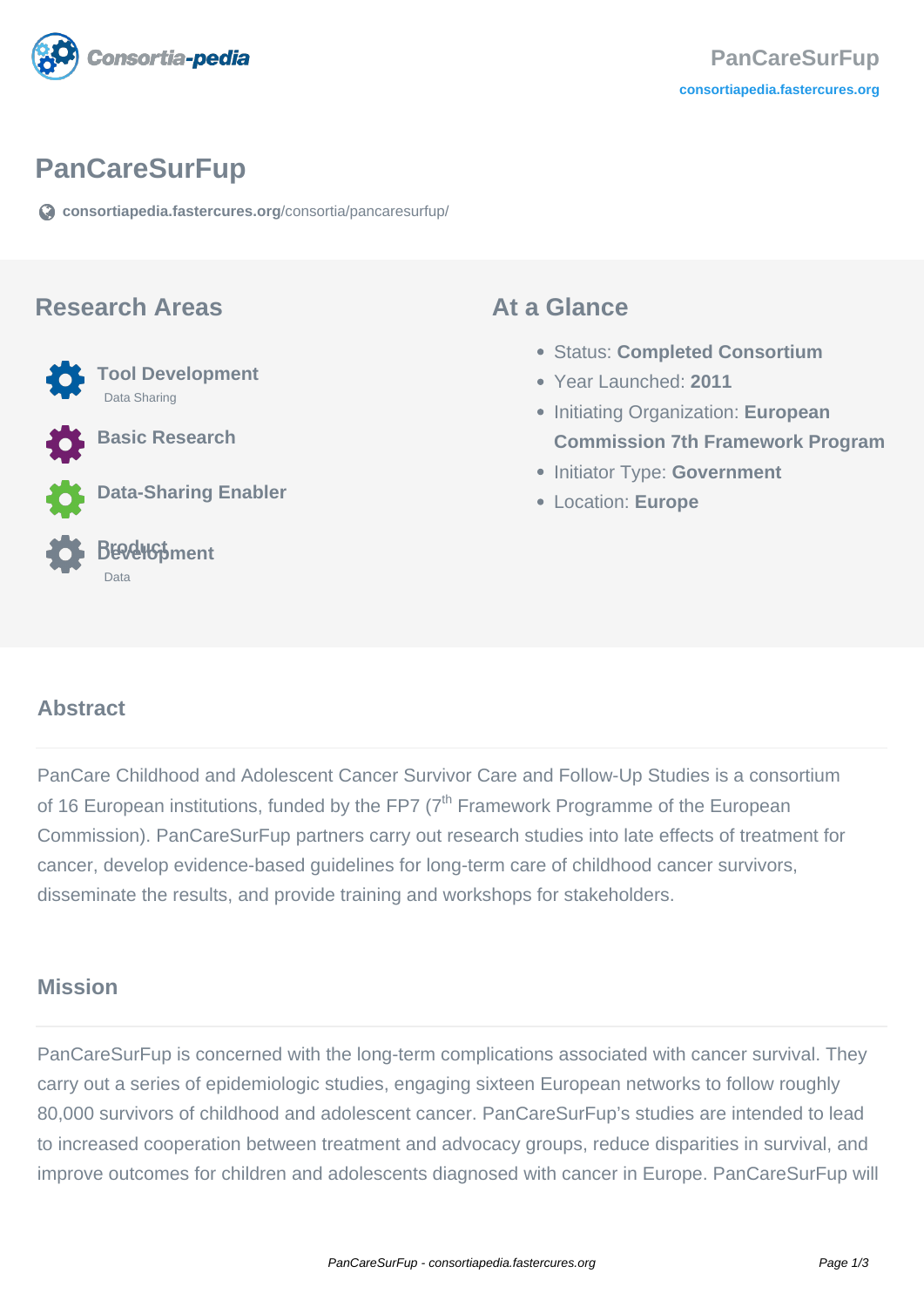

investigate the incidence of heart problems and the emergence of secondary tumours of both adult type and sarcomas following treatment of childhood cancer. The collected information will be used for developing risk estimates of these morbidities as well as of late mortality.

#### **Consortium History**

The PanCareSurFup project developed work packages that were useful in providing updates on progress and timelines.

# **Financing**

Funded by the 7th Framework Programme of the EC

## **Patent Engagement**

Sixteen European networks and institutions will follow about 80,000 survivors of childhood and adolescent cancer, making PanCareSurFup the largest study of its kind to date.

## **Impact/Accomplishment**

For materials relating to PanCareSurFup news and events, click [here](http://www.pancaresurfup.eu/press/)

# **Links/Social Media Feed**

Homepage http://www.pancaresurfup.eu/